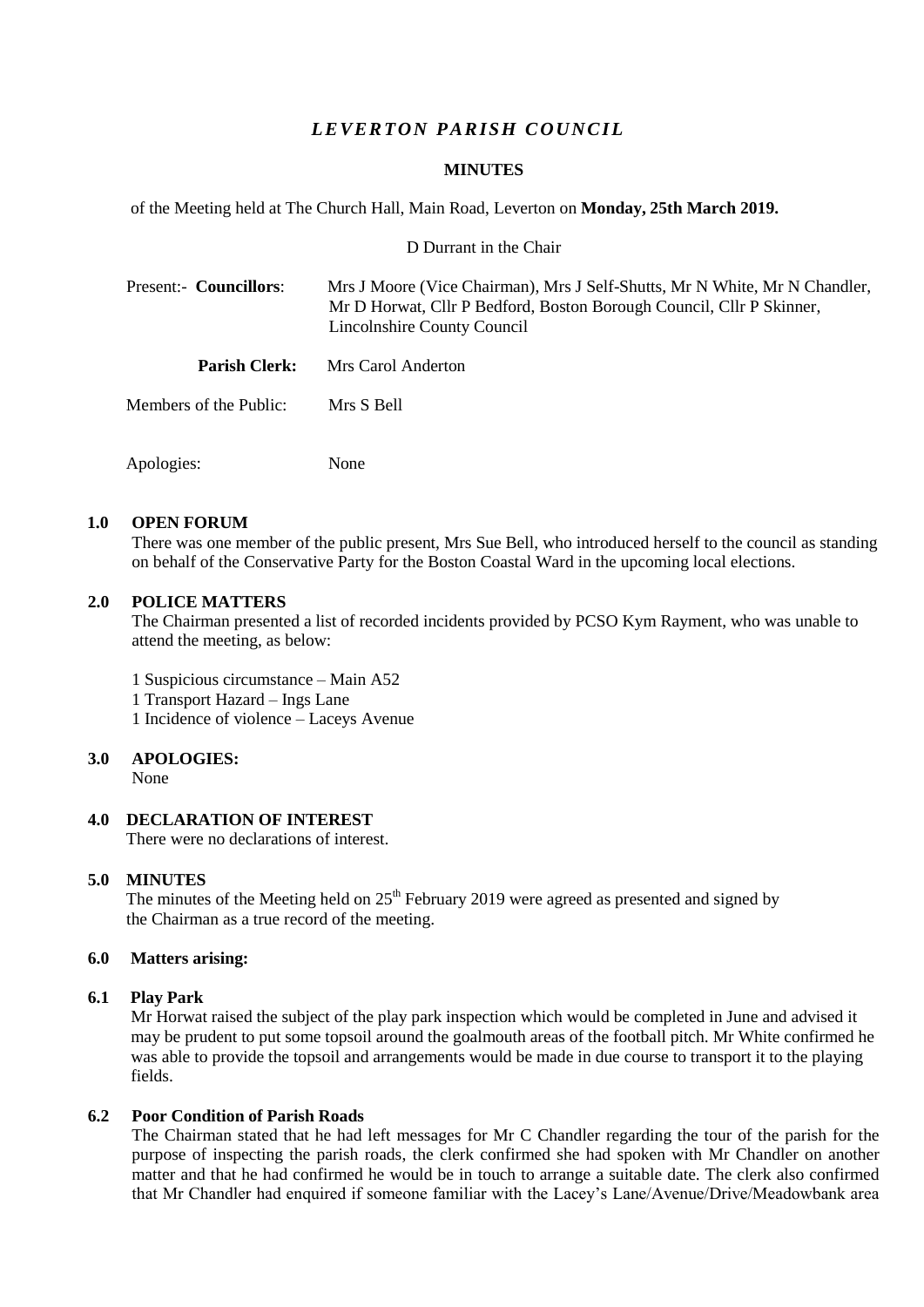would also be available to accompany him, the clerk confirmed she had spoken with Mrs Moore who had agreed that she would be available.

## **6.4 Vermin Issue Around The Waste Bins In The Layby**

The Chairman confirmed that he had not seen any vermin in the area however the refuse collection was less than satisfactory again. The Chairman stated that this seemed to be an ongoing issue and that a stern letter to the appropriate department may be necessary. Cllr Bedford confirmed he would contact Christian Allen, Head of Environmental Operations, as Mr P Drury was away from the office until the beginning of April 2019. The Chairman confirmed that he would put the letter on hold but asked that it be supported by the parish council to send in the event that things did not improve, which was subsequently agreed unanimously.

## **6.5 Leverton Emergency Plan**

There was nothing further to report as the clerk was still awaiting confirmation that the draft document had been approved.

### **6.6 Leverton Leisure Centre Subsidence**

Mrs Moore confirmed that notification had been received that the soil sample testing was scheduled for 16<sup>th</sup> May 2019.

### 6.7 **Coastal Access**

Cllr Bedford stated that Environment Agency had confirmed they would only open the footbridge on the coastal pathway at Wainfleet on appointments.

### **7.0 SECTION 137 PAYMENTS**

The Section 137 payments were approved as follows:

|     |                                                         | <b>Leverton PCC</b>                                                           |  |                   |  |  |
|-----|---------------------------------------------------------|-------------------------------------------------------------------------------|--|-------------------|--|--|
|     |                                                         | Churchyard Maintenance and use of Church Hall                                 |  | £500.00           |  |  |
|     |                                                         | Parish Magazine (Guardian Press (Boston) Ltd.)                                |  | £100.00           |  |  |
|     |                                                         | Donation                                                                      |  |                   |  |  |
|     |                                                         | <b>M</b> Peto                                                                 |  | £150.00           |  |  |
|     |                                                         | Maintenance Expenses – Playing Field                                          |  |                   |  |  |
|     |                                                         | <b>D</b> Horwat                                                               |  | £150.00           |  |  |
|     |                                                         | Maintenance Expenses – Playing Field                                          |  |                   |  |  |
|     |                                                         | <b>Old Leake with Wrangle Methodist Chapel</b><br><b>Maintenance Expenses</b> |  | £100.00           |  |  |
| 9.0 | <b>PAYMENTS</b>                                         |                                                                               |  |                   |  |  |
|     | The Clerk requested the following payments be approved: |                                                                               |  |                   |  |  |
|     | A Blythe                                                | Layby Clearance                                                               |  | £ 240.00 (Cheque) |  |  |

C A Anderton & HMRC (Clerk Salary/Tax deduction)  $\pounds$  250.00 (BACS)

## **10 CORRESPONDENCE**

### **10.1 Community Lincs**

**A** letter from the insurers confirming change of administration to Zurich.

Parish Council Newsletter